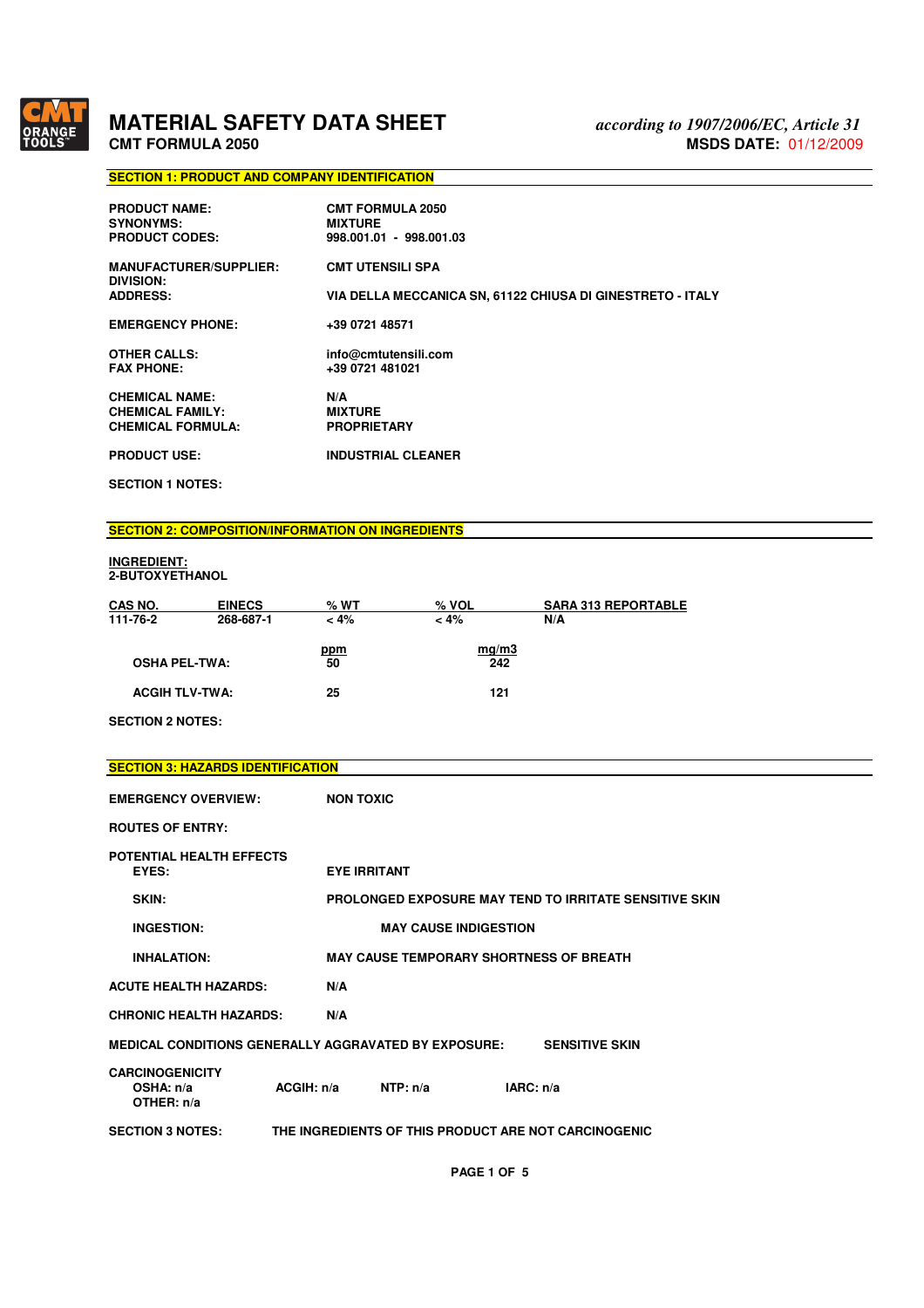

**MATERIAL SAFETY DATA SHEET** *according to 1907/2006/EC, Article 31* 

### **SECTION 4: FIRST AID MEASURES**

**EYES: FLUSH WITH POTABLE WATER FOR 15 MINUTES. IF IRRITATION PERSISTS, GET MEDICAL ATTENTION** 

**SKIN: IF IRRITATED, WITHDRAW FROM FURTHER CONTACT. IF IRRITATION PERSISTS, GET MEDICAL ATTENTION** 

**INGESTION: DRINK WATER, DO NOT INDUCE VOMITING. GET MEDICAL ATTENTION** 

**INHALATION: REMOVE TO FRESH AIR. IF BREATHING IS LABORED, GET MEDICAL ATTENTION** 

**NOTES TO PHYSICIANS OR FIRST AID PROVIDERS: At ,4% CS-13 does not possess occupational health rish associated with undiluted 2-butoxyethanol. None of the ingredients of CS-13 are regulated under RCRA, CERCLA orCWA and none are regulated or listed as potential cancer agents by OSHA, NTP or IARC** 

**SECTION 4 NOTES:** 

**SECTION 5: FIRE-FIGHTING MEASURES** 

|                                               | FLAMMABLE LIMITS IN AIR, UPPER: N/A                                 |                            |             |                           |  |
|-----------------------------------------------|---------------------------------------------------------------------|----------------------------|-------------|---------------------------|--|
|                                               | (% BY VOLUME) LOWER: N/A                                            |                            |             |                           |  |
| <b>FLASH POINT:</b><br>F: N/A<br>$\mathbf{C}$ | N/A                                                                 |                            |             |                           |  |
|                                               | <b>METHOD USED: N/A</b>                                             |                            |             |                           |  |
|                                               | <b>AUTOIGNITION TEMPERATURE:</b>                                    |                            |             |                           |  |
| F: W                                          | N/A                                                                 |                            |             |                           |  |
| C: N/A                                        |                                                                     |                            |             |                           |  |
|                                               | <b>NFPA HAZARD CLASSIFICATION</b><br><b>HEALTH: 1</b>               | FLAMMABILITY: 0            |             | <b>REACTIVITY: 0</b>      |  |
|                                               | OTHER: $n/a$                                                        |                            |             |                           |  |
|                                               | <b>HMIS HAZARD CLASSIFICATION</b><br><b>HEALTH: 1</b><br>OTHER: n/a | FLAMMABILITY: 0            |             | <b>PHYSICAL HAZARD: 0</b> |  |
|                                               | <b>EXTINGUISHING MEDIA:</b>                                         | THIS PRODUCT DOES NOT BURN |             |                           |  |
|                                               | <b>SPECIAL FIRE FIGHTING PROCEDURES:</b>                            |                            | <b>NONE</b> |                           |  |
|                                               | UNUSUAL FIRE AND EXPLOSION HAZARDS:                                 |                            | <b>NONE</b> |                           |  |
|                                               | <b>HAZARDOUS DECOMPOSITION PRODUCTS:</b>                            |                            | <b>NONE</b> |                           |  |
|                                               | <b>SECTION 5 NOTES:</b>                                             | THIS PRODUCT DOES NOT BURN |             |                           |  |

### **SECTION 6: ACCIDENTAL RELEASE MEASURES**

**ACCIDENTAL RELEASE MEASURES: SMALL SPILLS MAY BE FLUSHED TO MUNICIPAL SEWAGE DRAIN OR APPROVED WASTE WATER TREATMENT FACILITY. LARGER SPILLS SHOULD BE ABSORBED, CONTAINED, AND RECYCLED.** 

**SECTION 6 NOTES: THIS PRODUCT CAN RENDER FLAT SURFACES EXTREMELY SLIPPERY. BE CAREFUL**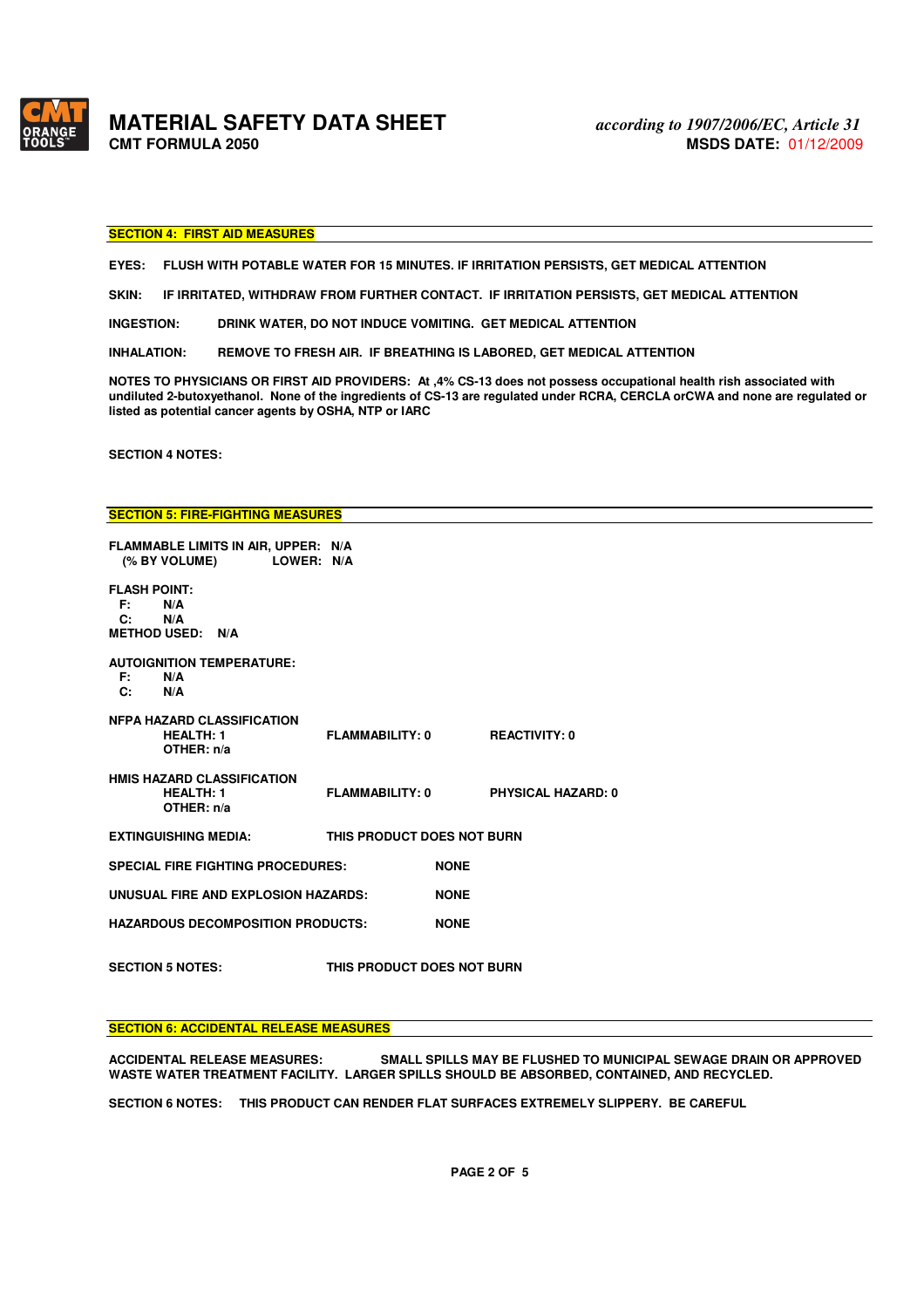

# **MATERIAL SAFETY DATA SHEET**<br>CMT FORMULA 2050

### **SECTION 7: HANDLING AND STORAGE**

**HANDLING AND STORAGE: STORE IN LEAK PROOF CONTAINERS IN A COOL PLACE** 

**OTHER PRECAUTIONS: NONE** 

**SECTION 7 NOTES:** 

# **SECTION 8: EXPOSURE CONTROLS/PERSONAL PROTECTION**

| <b>ENGINEERING CONTROLS:</b>            | N/A                             |
|-----------------------------------------|---------------------------------|
| <b>VENTILATION:</b>                     | N/A                             |
| <b>RESPIRATORY PROTECTION:</b>          | N/A                             |
| <b>EYE PROTECTION:</b>                  | <b>OPTIONAL BUT RECOMMENDED</b> |
| <b>SKIN PROTECTION:</b>                 | <b>OPTIONAL BUT RECOMMENDED</b> |
| OTHER PROTECTIVE CLOTHING OR EQUIPMENT: | <b>OPTIONAL</b>                 |
| <b>WORK HYGIENIC PRACTICES:</b>         | <b>NORMAL</b>                   |
| <b>EXPOSURE GUIDELINES:</b>             | <b>NO SPECIAL RULES</b>         |

### **SECTION 8 NOTES:**

|                               | <b>SECTION 9: PHYSICAL AND CHEMICAL PROPERTIES</b> |
|-------------------------------|----------------------------------------------------|
|                               |                                                    |
| <b>APPEARANCE:</b>            | <b>CLEAR LIQUID FOAMS EASILY</b>                   |
|                               |                                                    |
| ODOR:                         | <b>SLIGHTLY SWEET SMELL</b>                        |
|                               |                                                    |
| <b>PHYSICAL STATE:</b>        | <b>LIQUID</b>                                      |
| pH AS SUPPLIED:               | 9.2                                                |
|                               |                                                    |
| pH (Other):                   | N/A                                                |
| <b>BOILING POINT:</b>         |                                                    |
| F.                            | 219                                                |
| C:                            | 104                                                |
| <b>MELTING POINT:</b>         |                                                    |
| F:                            | 18                                                 |
| C:                            | -8                                                 |
| <b>FREEZING POINT:</b>        |                                                    |
| F.                            | 18                                                 |
| C:                            | -8                                                 |
|                               |                                                    |
| <b>VAPOR PRESSURE (mmHg):</b> | 17.5                                               |
| @                             |                                                    |
| F: 68                         |                                                    |
| C: 20                         |                                                    |
| VAPOR DENSITY (AIR = 1): 1.02 |                                                    |
| @                             |                                                    |
| F:                            | 68                                                 |
| C:                            | 20                                                 |
| SPECIFIC GRAVITY (H2O = 1):   | 1.02                                               |
| @                             |                                                    |
| F:                            | 68                                                 |
| C:                            | 20                                                 |
|                               |                                                    |

**PAGE 3 OF 5**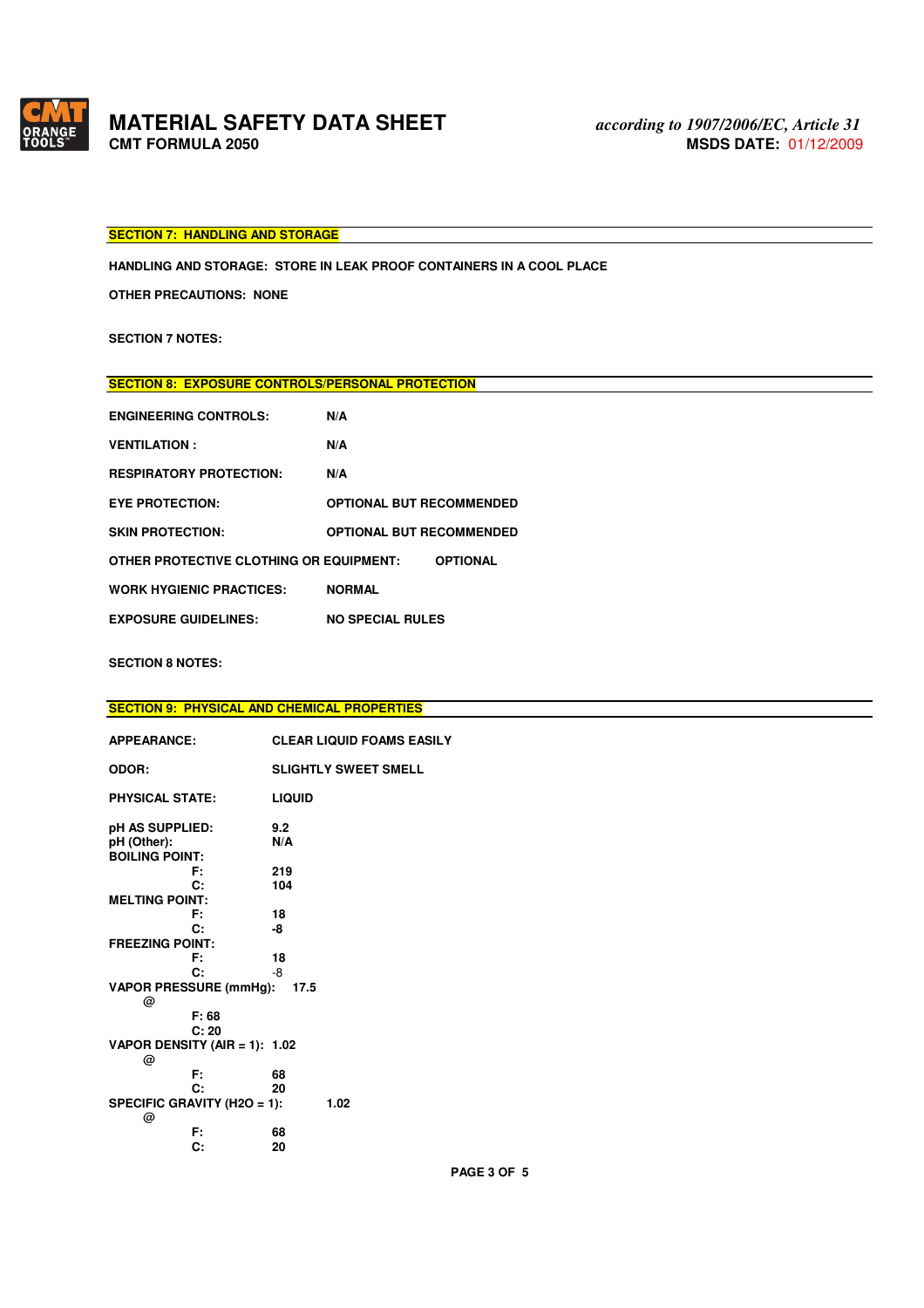

**EVAPORATION RATE:** 

**BASIS (=1): 1** 

**SECTION 9: PHYSICAL AND CHEMICAL PROPERTIES (con't)** 

**SOLUBILITY IN WATER: SOLUBLE** 

**PERCENT SOLIDS BY WEIGHT: 12%** 

**PERCENT VOLATILE: BY WT/ BY VOL @** 96%  **F: 68 C: 20** 

**VOLATILE ORGANIC COMPOUNDS (VOC):** 

| <b>WITH WATER:</b>                                     | <b>LBS/GAL</b>                 | <b>VARIES</b> |
|--------------------------------------------------------|--------------------------------|---------------|
| <b>WITHOUT WATER:</b>                                  | <b>LBS/GAL</b>                 | $< 4\%$       |
| <b>MOLECULAR WEIGHT:</b><br><b>VISCOSITY: 1.04 cSt</b> | <b>MIXTURE (SAME AS WATER)</b> |               |

 **@ F: 100 C: 38** 

**SECTION 9 NOTES:** 

| <b>SECTION 10: STABILITY AND REACTIVITY</b>    |                                                    |                 |
|------------------------------------------------|----------------------------------------------------|-----------------|
|                                                | <b>STABLE</b>                                      | <b>UNSTABLE</b> |
| STABILITY:                                     |                                                    |                 |
| <b>CONDITIONS TO AVOID (STABILITY):</b>        | THIS PRODUCT IS STABLE                             |                 |
| INCOMPATIBILITY (MATERIAL TO AVOID):           | OVER TIME, MAY TEND TO DULL ALUMINUM AND MAGNESIUM |                 |
| <b>HAZARDOUS DECOMPOSITION OR BY-PRODUCTS:</b> | <b>NONE</b>                                        |                 |
| <b>HAZARDOUS POLYMERIZATION:</b>               | N/A                                                |                 |
| <b>CONDITIONS TO AVOID (POLYMERIZATION):</b>   | N/A                                                |                 |
|                                                |                                                    |                 |

**SECTION 10 NOTES:** 

**SECTION 11: TOXICOLOGICAL INFORMATION** 

**TOXICOLOGICAL INFORMATION: THIS PRODUCT HAS BEEN DETERMINED A MILD EYE IRRITANT BY DUKE UNIVERSITY DEPT OF ENVIRONMENTAL HEALTH** 

**SECTION 11 NOTES:** 

**SECTION 12: ECOLOGICAL INFORMATION** 

**ECOLOGICAL INFORMATION: THIS PRODUCT BIODEGRADES 97% IN 28 DAYS** 

**SECTION 12 NOTES:** 

**SECTION 13: DISPOSAL CONSIDERATIONS**